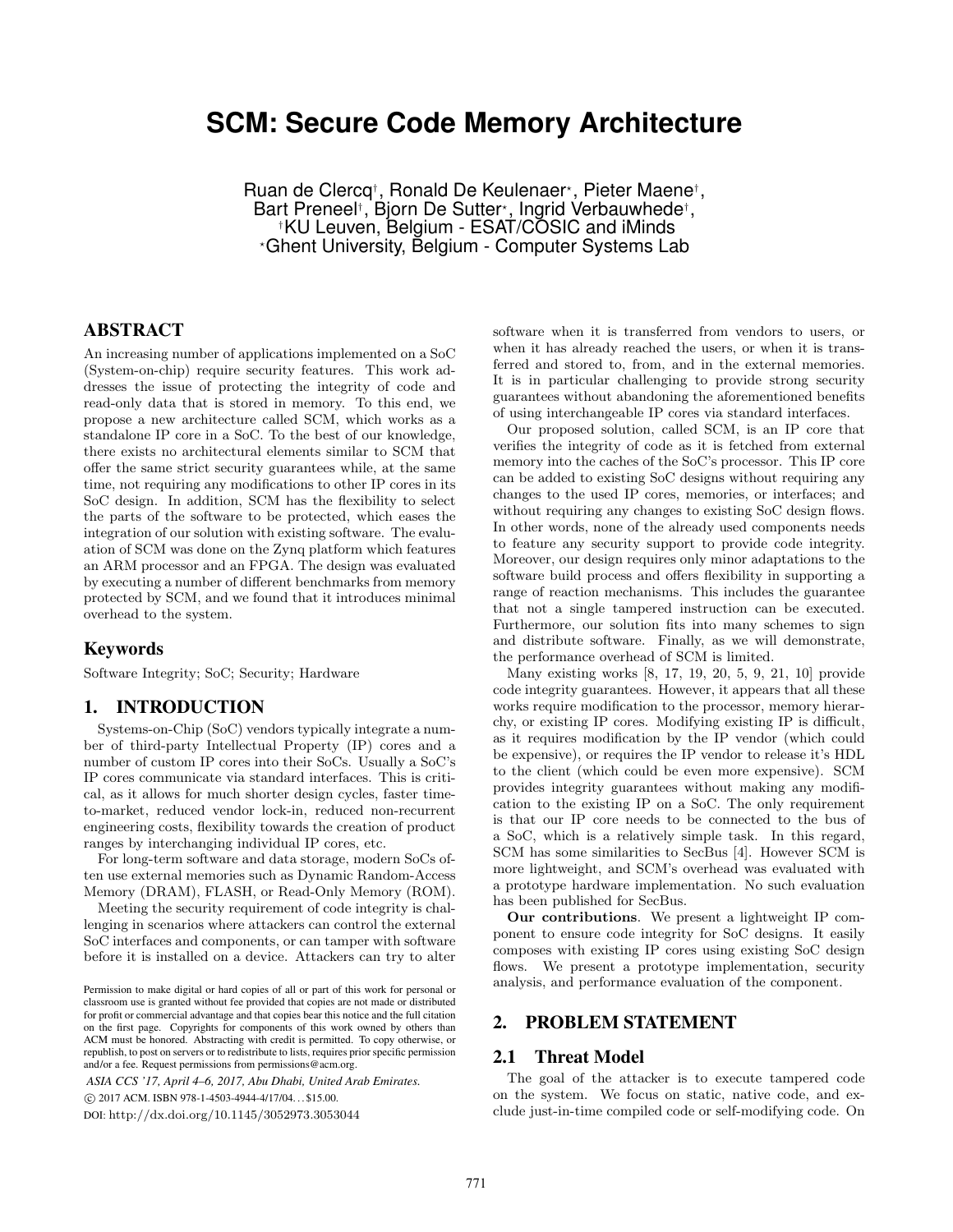many instruction set architectures, instructions alone do not express the semantics of a program efficiently. Instead, instructions are complemented by read-only data. In the remainder of the paper, we use the term "code" as shorthand for instructions and read-only data.

We consider attackers with three powerful capabilities. First, they can tamper with code after it has been built and before it is installed on a device. Second, they are in control of all addressable off-chip memory. Third, they can perform fault attacks on off-chip memory. This includes physical fault attacks, and software-based fault attacks, such as Rowhammer [15, 18].

We use the Dolev-Yao [7] model, which assumes attackers can not break crypto primitives, but can perform protocollevel attacks. We furthermore assume the attacker controls the SoC's digital inputs, such as the General-Purpose Input/Output (GPIO), DDR , and networking signals. While we assume the attacker can perform physical attacks, such as fault attacks and side-channel analysis, on off-chip memory, we assume he cannot perform physical attacks on the SoC itself.

## 2.2 System Goal

The goal of SCM is to verify the integrity of code stored in off-chip memory. One might argue that mutable data needs to be protected as well, seeing as the initial values of global, statically allocated and initialized arrays also part of the program semantics. Protecting mutable memory is out of the scope. However, it is simple to let compilers generate code such that all static initialization values are stored in read-only data sections, not in mutable data sections.

To enable fluent integration into a SoC, SCM is implemented as a standalone IP core that connects to the bus. By doing so, SCM provides the SoC with security guarantees without requiring modification of other IP cores in the SoC. Furthermore, we aim for minimal disruption of the traditional SoC design cycle, by only building on pre-existing interfaces and composition schemes. This is important, as it enables rapid integration of SCM into SoCs, and improves prototyping, development, and production costs.

SCM should provide protection from the following types of attacks (1) spoofing: bits are illegitimately modified, (2) splicing: bits are illegitimately relocated, and (3) replay: fresh bits (e.g., from an updated program version) are partially substituted with stale bits (e.g., from an outdated program version or another user's program version). SCM works on the principle of verifying the integrity of bits that have been fetched from memory, and more specifically from the code sections and the read-only data sections of binaries as they have been allocated in memory.

In the remainder of this paper we will use the term memory to refer to any off-chip memory.

# 3. SCM DESIGN

## 3.1 Conceptual Overview

Modern processors issue memory requests to the memory hierarchy to fetch code to be executed. To achieve the system goal, SCM verifies the integrity of code bytes that have been read from an external memory before they are processed by the processor.

The flow of instructions through the system is shown in Fig. 1. Using SCM, memory can be requested from either the



Figure 1: Flow of code and data through system.



Figure 2: Architectural overview of the system

protected SCM memory region, or from untrusted memory. Unprotected code is requested directly from untrusted memory, where it will be stored in caches before being used by the processor. The unprotected parts include the mutable memory regions, but can also include parts of a program that do not require protection. The flexibility to select parts of the software to be protected eases the integration of our solution with existing software.

To access and execute a protected program, a group of instructions and integrity information are first fetched from the untrusted memory by the memory controller. Next, those bytes are sent to SCM, which verifies their integrity. If the integrity verification succeeds, the group of bytes is passed on to the caches and the processor. If an integrity check fails, SCM will not forward the tampered instructions to the processor. In addition, the processor is notified by means of an interrupt that a security exception has occurred. The processor can then take appropriate action, depending on the specific use-case for the hardware containing SCM.

## 3.2 Architecture

The architecture shown in Fig. 2 consists of a SoC and untrusted off-chip memory. The SoC consists of a number of different IP cores, including SCM, a memory controller, and a processor that includes a number of caches. Each of these IP cores are able to communicate via the SoC's main bus. The memory controller acts as an interface between the SoC and the untrusted off-chip memory. SCM is responsible for delivering integrity checked code to the processor.

#### *3.2.1 SCM Memory*

SCM has a read-only memory region associated with it, which we call *SCM memory*. Each address in the SCM memory region maps to a physical memory address, as described in more detail below. The physical address can be assigned to any untrusted memory, including ROM, DRAM or flash memory. A bus transaction is the sequence of bus actions that are needed to perform a read or write. Whenever a bus transaction requests a read from the SCM memory region, SCM needs to respond by delivering integrityverified bytes. This non-trivial procedure requires the following steps. First, upon receiving the read request from the processor, SCM needs to fetch the bytes from the matching physical memory address by placing a read request on the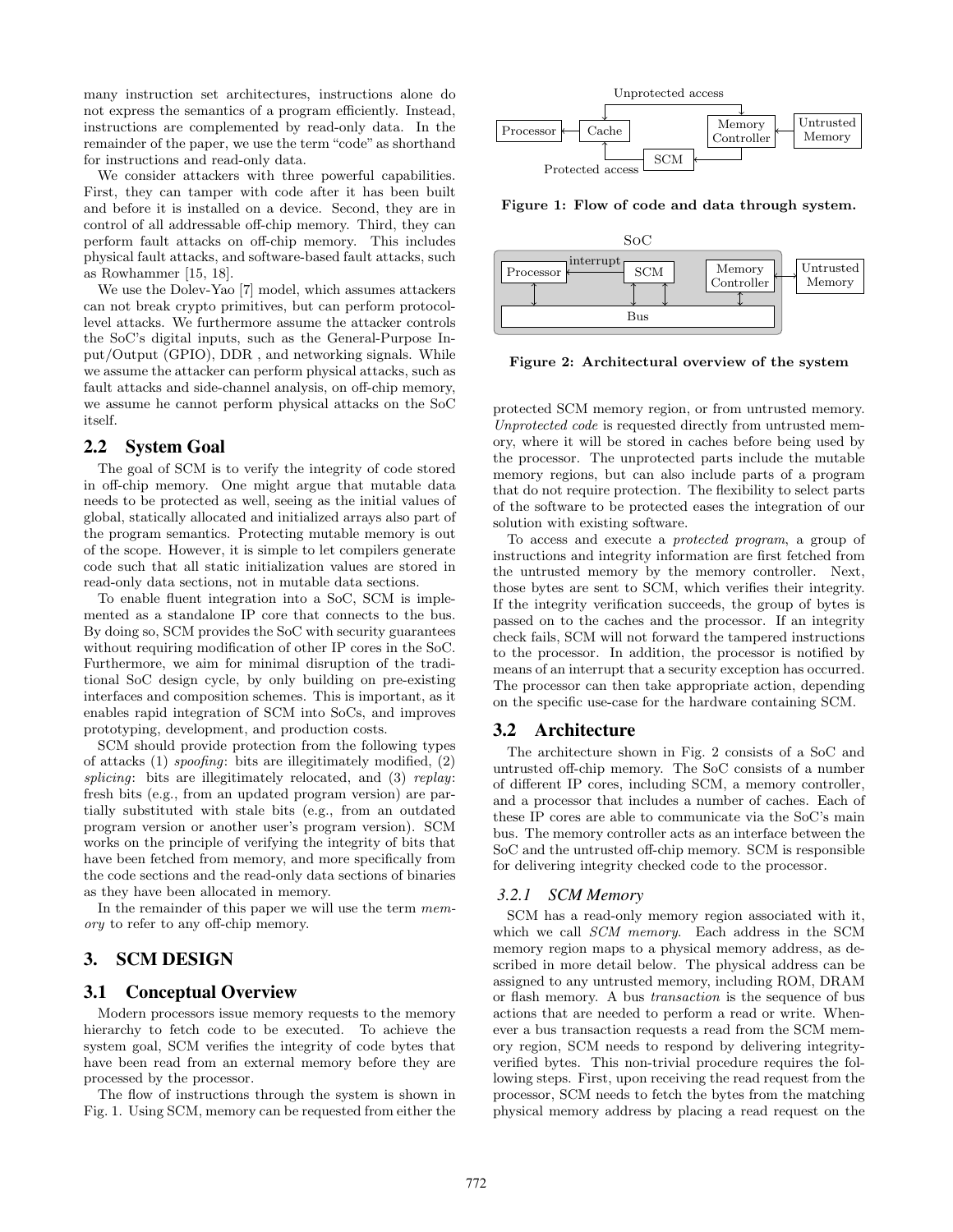bus. Second, after the requested bytes have been received from the bus, an integrity verification is performed. Third, if the integrity check succeeds, the requested bytes are delivered to the bus. If the integrity verification fails, dummy values are delivered to the bus instead.

Since integrity computations can introduce a large overhead, the integrity checking algorithm and security parameters need to be chosen carefully to ensure a low overhead.

With the addition of the SCM memory region, we effectively split the address range of a program's main memory into a secured and an unsecured region.

#### *3.2.2 Two port interface*

SCM needs to perform two simultaneous bus transactions. One transaction is needed for the processor's request to SCM memory, while the second is needed to fetch the code fragment and integrity information from unprotected physical memory. We propose to solve this by using two ports to interface with the bus. Components connected to a bus follow the master/slave communication model. Therefore, we use a slave port to receive read transactions in the SCM memory region, and a master port to perform read transactions from physical memory.

## *3.2.3 Integrity verification*

We propose to use a Message Authentication Code (MAC) algorithm to verify the integrity and authenticity of code. An m-word MAC is precomputed on each group of n code words. The MACs are stored interleaved with code in untrusted memory. We use the term memory block to refer to the group of n code words and m precomputed MAC words. At *run time*, each memory block's integrity is verified before delivering its code words to the bus.

The MAC algorithm uses a secret key that is deeply embedded in the hardware and is only accessible by the MAC algorithm. In addition, the key is only known by the software provider. Since the MAC key is not known to the attacker, he cannot forge a MAC without being detected.

The system needs to protect against spoofing, splicing, and replay attacks (see Section 2.2). Computing a MAC over the code words  $(MAC(inst_1 \parallel \cdots \parallel inst_n))$ , leaves the system vulnerable to a splicing attack, as relocated memory blocks would not be detected. This issue can be exploited by an attacker by rearranging existing memory blocks in order to craft malicious code that cannot be detected by SCM. To prevent this attack, we could use  $MAC(addr \parallel inst_1 \parallel \cdots \parallel$  $inst_n$ ), where addr is the *physical address* of the memory block. This allows the system to detect any changes to the location of a memory block. However, a replay attack is still possible. Consider the scenario where multiple different programs were transformed under the same key. An attacker can then copy a memory block from one program at  $addr_1$  to another program at  $addr_1$  without detection. To solve this, we propose to use MAC(addr  $\parallel \omega \parallel inst_1 \parallel \cdots \parallel inst_n$ ), where a nonce  $\omega$  is unique across different programs and different program versions.

#### *3.2.4 Memory map*

Each group of  $n$  words in the SCM memory region maps to  $n + m$  words in physical memory, as shown in Fig. 3. When a group of instructions is fetched from SCM, the m MAC words are stripped out and only the requested instructions are sent to the processor. This has the advantage that the



Figure 3: Memory mapping between the SCM memory range and untrusted memory.

processor works with a continuous address range that does not contain MAC words.

As shown in Fig. 1, code typically reaches the processor via caches. To exploit this, parameter  $n$  is chosen to match the cache line size. This ensures that each cache line read from SCM memory can be handled by verifying and fetching exactly one memory block.

## *3.2.5 Software support*

The software transformation process is done as follows. First, a customized linker script forces immutable sections in protected segments (in the SCM memory region), while mutable sections are placed in unprotected segments (in unprotected memory). This ensures that the program can execute from the SCM memory region.

Afterwards, the MAC precomputation is done. First, the protected segments of the compiled binary is disassembled. Next, a script calculates a MAC on each group of n opcodes. The MAC is stored interleaved with the opcodes. Finally, the transformed segments as well as the unprotected segments are compiled with a linker script that places both segments in unprotected memory.

Finally, the binary is copied to untrusted memory, and is executed from the SCM memory region.

#### *3.2.6 Integrity failures*

If an integrity check fails, SCM needs to initiate an appropriate response to recover from the exception. What is appropriate depends on the use case, and hence will differ for each piece of software. While the development of a recovery mechanism for a specific use case is out of scope for this work, several recovery options are supported by SCM.

One approach is to reset the processor upon detection of an integrity exception. However, this cannot be tolerated by some systems, including safety-critical and real-time systems. Another approach is to reload and restart the program. A more complex option is to increment a counter every time a program is restarted due to an integrity failure, and then rebooting when a threshold value is reached. Some forms of graceful degradation might be useful, or sending notification to online monitoring services.

To provide the necessary flexibility, i.e., to support many forms of reactions in a programmable manner, we designed a generic hardware/software mechanism for SCM to invoke re-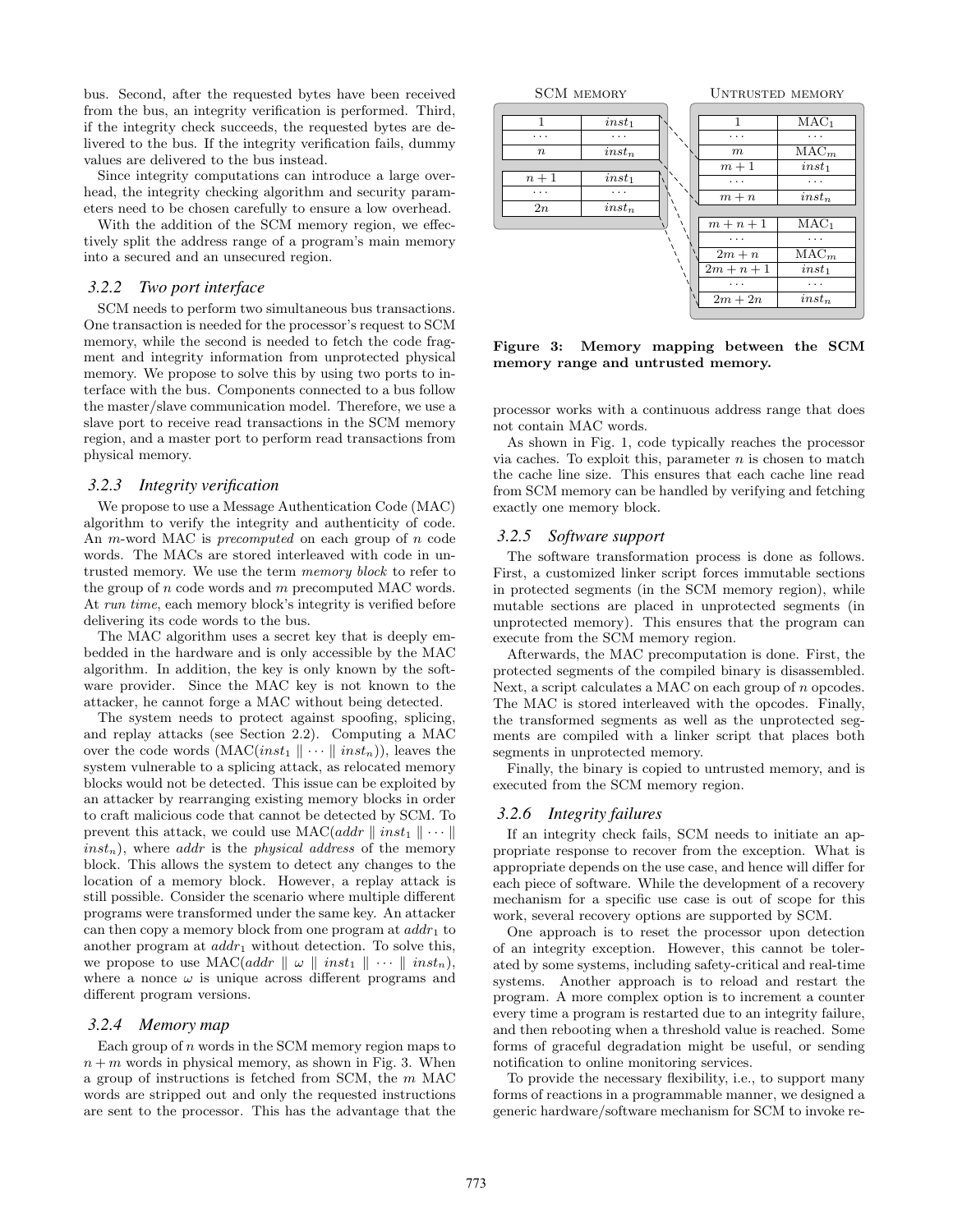

Figure 4: System overview.



Figure 5: The implemented architecture of SCM.

covery functionality. This mechanism relies on non-maskable interrupts that SCM generates upon integrity failures. When the interrupt occurs, the processor stops executing the current instruction, and transfers control to an interrupt handler. In this handler, any reaction can be programmed, including reloading a program from flash memory to restart a task from a consistent state, or rebooting the processor.

The flexibility of interrupt-based integrity failure handling introduces a potential security problem, as an attacker could also alter the interrupt handler software before an integrity failure occurs. This would prevent the processor from correctly responding to the integrity failure. To address this problem the interrupt handler code can be stored on a small amount of secure memory (e.g., on-chip ROM). Alternatively, a more flexible approach could be to store the interrupt handler in a small SRAM controlled exclusively by SCM. It is then critical that some restrictions be enforced on programming this memory, such as only allowing the memory to be programmed once during boot while the processor is in supervisor mode.

## 4. PROTOTYPE IMPLEMENTATION

## 4.1 Target Platform

Zynq SoCs are used to prototype IP cores before fabrication in silicon. Each Zynq SoC contains an FPGA, known as the Programmable Logic (PL), and a non-programmable Processing System (PS), as shown in Fig. 4. The PS features a dual-core ARM Cortex-A9 processor, a memory controller, and ports to communicate with the PL. The AXI4 [2] bus is used for communicating between IP cores located on either the PS or the PL.

AXI4 supports three interface types. The AXI-Stream protocol allows two components to communicate without the bus. The AXI-Full protocol is used to transfer large amounts of data via the bus, and supports burst mode transfers. The AXI-Lite protocol is used for low speed communication, e.g., memory mapped registers, and implements only a subset of the features of the AXI-Full interface.

The PS and PL interface with each other via two different types of AXI-based ports. First, the PS can access PL slave devices via general-purpose (GP) ports. Second, PL master devices can access the PS, which includes off-chip memory, via AXI high-performance (HP) ports. The GP and HP ports both support burst transactions, with data widths of 32-bit and 64-bit, respectively.

As shown in Fig. 5, SCM consists of two subcomponents. The Transactor coordinates memory accesses to the PS, while the MAC verification component verifies the integrity of memory blocks.

## 4.2 Transactor

The Transactor handles receives requests from the PS, reads memory blocks from the PS, transfers memory blocks to the MAC verification component, and delivers integrity checked code to the PS.

#### *4.2.1 Interfaces*

An AXI-Full slave port allows the PS to read protected code from the SCM memory range. It is configured to allow for 128 MB of SCM memory, which the PS accesses via the 32-bit GP0 port. The 128 MB of SCM memory maps to 160 MB of DRAM, located in the PS.

The Transactor needs a mechanism to fetch a memory block from physical memory after receiving an SCM memory read request. For this mechanism, we evaluated two options. First, using the Xilinx DMA IP core, we measured it takes 60 cycles to receive the first data of a burst read operation from the physical memory. Second, a 64-bit AXI-Full master port connected to the HP0 port requires only 20 cycles to receive the first data of a burst read from the PS. Therefore, the AXI-Full approach was used in our prototype.

After receiving the memory block from the PS, the Transactor passes it to the MAC verification component, which performs the verification before delivering the code to the PS via the slave port. In order to avoid causing a data-abort exception or freezing the PS, it is essential that the slave port responds to read requests with the requested number of memory elements. So upon a verification failure, instead of sending the potentially tampered code bytes, the Transactor simply sends the required number of zero values.

#### *4.2.2 Fetching memory blocks*

Each group of  $n$  words in SCM memory space maps to a memory block of  $n + m$  elements in physical memory (see Section 3.2.4). Since the cache line size of the ARM processor is eight 32-bit processor words, we select  $n = 8$ . To provide 64-bit security, we use a 64-bit MAC, for which we select  $m = 2$ . So to serve a read request of 8 words from SCM memory, we need to fetch 10 physical memory words.

With the AXI protocol, the number of words fetched in a burst operation must be a power of 2. We opted to use one 16-word burst of which 6 words are dropped over using an 8-word burst followed by a 2 word burst because every burst involves a 20 cycle delay before the first word arrives, regardless of the burst size. After that initial delay, one word is received every cycle. Furthermore, the extra power consumption of unnecessarily reading six more words is partially compensated by initiating one fewer transaction.

#### *4.2.3 Overlapping read transactions*

To allow instructions and read-only data to co-exist inside the SCM memory range, the Transactor's AXI-Full slave port needs to support overlapping read transactions. Such transactions occur when a new read transaction is issued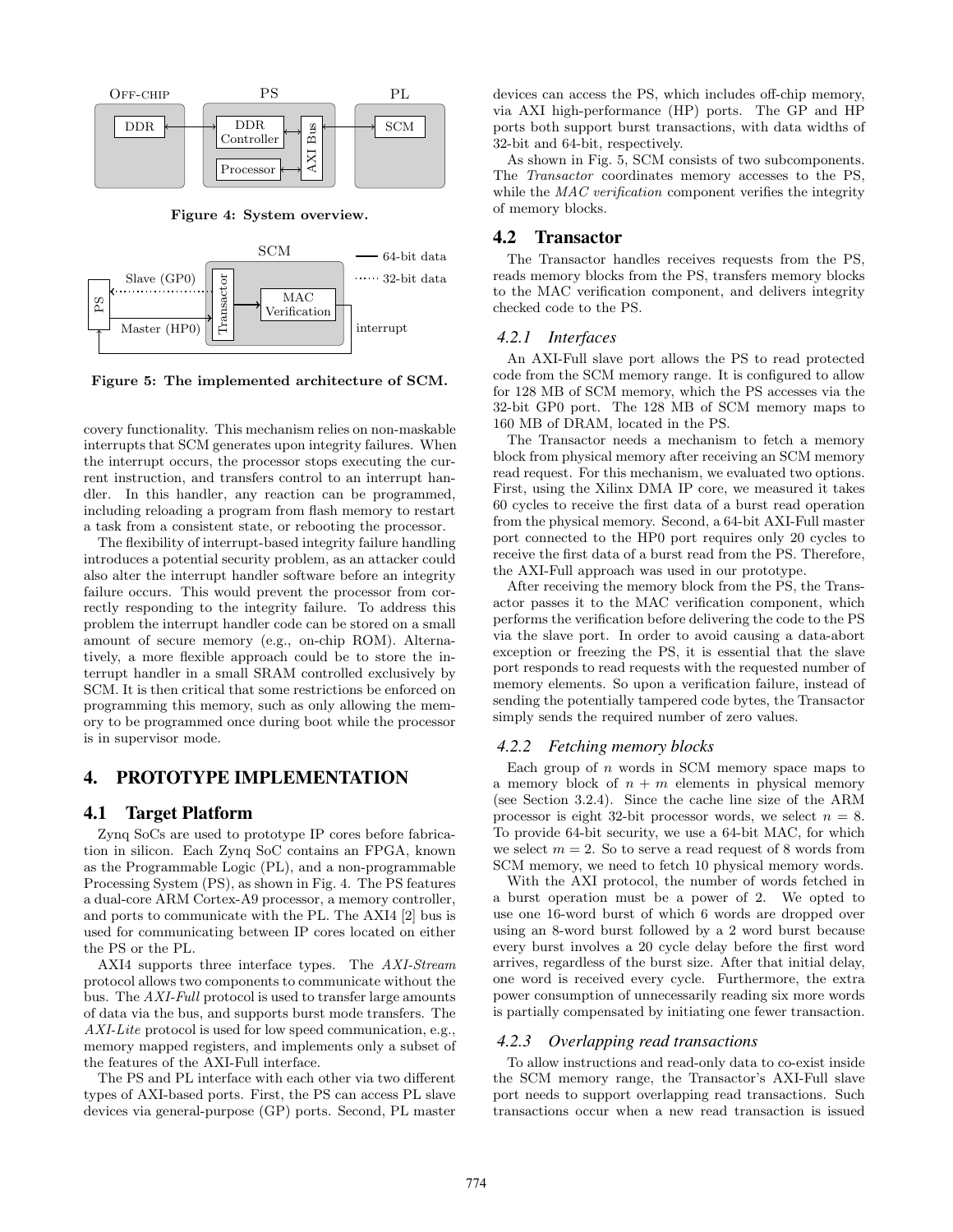while the slave is busy processing another transaction. This can happen when a program executing from the SCM memory range executes a load instruction that fetches data from the SCM memory range. This presumably happens when the instruction prefetcher is busy with a speculative fetch from SCM memory, while at the same time a load occurs, causing the memory controller to issue another read request from the SCM memory range.

To support overlapping reads, the Transactor waits for the current read transaction to finish before processing the next. Therefore, registers should be used to store address read channel information, as this could be overwritten when a new transaction arrives.

## 4.3 MAC Verification

The MAC verification component performs integrity verification of memory blocks. A 64-bit AXI-Stream slave interface is used to receive memory blocks, addresses, and nonces. While data is received from the Transactor, the runtime MAC is calculated. For each memory block, tampering is detected by comparing the runtime MAC to the precomputed MAC. Only untampered code is forwarded to the PS, and detection of tampering fires an interrupt.

For the MAC cryptographic primitive we selected COPA's PMAC1 construction [1]. COPA is an Authenticated Encryption mode of operation for block ciphers, which means it can be used with any symmetric encryption algorithm. However, since we only require authentication, we only use PMAC1, and not the full implementation of COPA.

Although AES is used in COPA's original design, our implementation uses PRINCE [3], which is highly efficient [16]. We placed two pipeline registers inside our PRINCE implementation to allow the MAC verification component to meet the timing constraint of 100 MHz (see Section 5.2). A three cycle implementation of AES will likely have a huge overhead in terms of area and delay, as observed by [16] in a comparison of single cycle implementations. PRINCE's 64-bit block size allows for more effective use of the Zynq's 64-bit HP0 port, since memory blocks received from HP0 can immediately be processed by our MAC primitive.

The nonce is updated by writing to a special SCM register, thereby facilitating context-switches between programs with different nonces.

# 4.4 Integrity Violations

To handle integrity failures, we configured the PS to allow for fabric interrupts via an IRQ line, and installed a software interrupt handler on the interrupt line. For our prototype, we implemented an interrupt handler that displays a message when such an interrupt occurs.

# 5. EVALUATION

# 5.1 Security Evaluation

In SCM, memory tampering and MAC forgery are infeasible, since forged blocks can only be verified online. For an n-bit MAC, an adversary has to perform an average of  $2^{n-1}$ random online MAC verifications before this strategy will succeed [13]. Therefore, a successful forgery of a memory block will require 70,193 years (on average) to succeed on a 100 MHz SCM core.

|  |  |  | Table 1: Software benchmarks for SCM |  |  |  |
|--|--|--|--------------------------------------|--|--|--|
|--|--|--|--------------------------------------|--|--|--|

| Benchmark DRAM |                   | <b>SCM</b> | Reads   | Overhead  |
|----------------|-------------------|------------|---------|-----------|
|                | (cycles) (cycles) |            |         |           |
| qsort v1       | 40.35M            | 40.93M     | 40.03k  | 1.43\%    |
| qsort v2       | 36.21M            | 36.20M     | 18      | $-0.02\%$ |
| sjeng          | 22.13G            | 22.13G     | 899.59k | $-0.02\%$ |
| jpeg           | 97.08M            | 97.11M     | 1462    | $-0.02\%$ |

## 5.2 Hardware evaluation

We evaluated our design on a ZedBoard, which consists of a Xilinx XC7Z020-CLG484-1 FPGA SoC package. It features a dual-core 667 MHz ARM Cortex A9, 512 MB DDR3, 32 KB L1 cache for each core, and a 512 KB L2 cache. The processor supports prefetching of code and data before they are needed by the processor. The FPGA is comprised of 53,200 LUTs and 106,400 flip flops.

The Xilinx Vivado 2015.2 design suite was used for synthesizing our hardware implementation. It uses an area of 6295 LUTs, and 5880 flip flops. The PS and the FPGAbased PL use a clock frequency of 100 MHz.

#### 5.3 Performance Evaluation

The tool support described in Section 3.2.5 was used to transform the benchmarks. To avoid integrity violations due to the processor's prefetcher issuing reads outside the protected segments, the SCM memory region is expanded by inserting padding data plus correct MACs.

We used the following baremetal benchmarks. First, qsort v1 [12] performs a Quicksort on 10,000 strings stored in readonly data. Second, qsort v2 [12] performs a Quicksort on 10,000 strings stored in mutable data. Third, sjeng [14] plays a game of chess, and jpeg [12] performs jpeg encoding.

Each benchmark was executed from DRAM memory as well as from SCM memory. For the latter, both code (.text) and read-only data (.rodata) were mapped to SCM memory, and measurements were performed in unprotected code. The average overhead is shown in Table 1. The "Reads" column indicate the number of eight word burst reads that was performed by each benchmark. For qsort v2, jpeg, and sjeng we measured an overhead of -0.02%, which is below the noise margin of the performance counters that we used to perform the measurements, as determined by the standard deviations. For qsort v1 we measured a significantly larger overhead of 1.43%, which is larger than the noise margin of the performance counters. These results show that SCM introduces only a small runtime overhead.

# 6. RELATED WORK

A large body of work exists on protecting memory or software integrity [19, 20, 5, 9, 21, 10]. However, it appears that most works require modification to the processor, caches, memory, or other IP cores. In contrast, SCM doesn't require modification to existing IP, other than connecting our IP core to the bus. In addition, most works halt the processor after an integrity failure. In contrast, SCM has mechanisms to handle recovery from integrity failures that do not freeze the processor, thereby enabling a wide range of applications, such as real-time systems and systems that cannot handle rebooting the processor. Furthermore, many works were only evaluated in simulation. In contrast, SCM's evaluation was done on an FPGA. This allowed us to provide a detailed